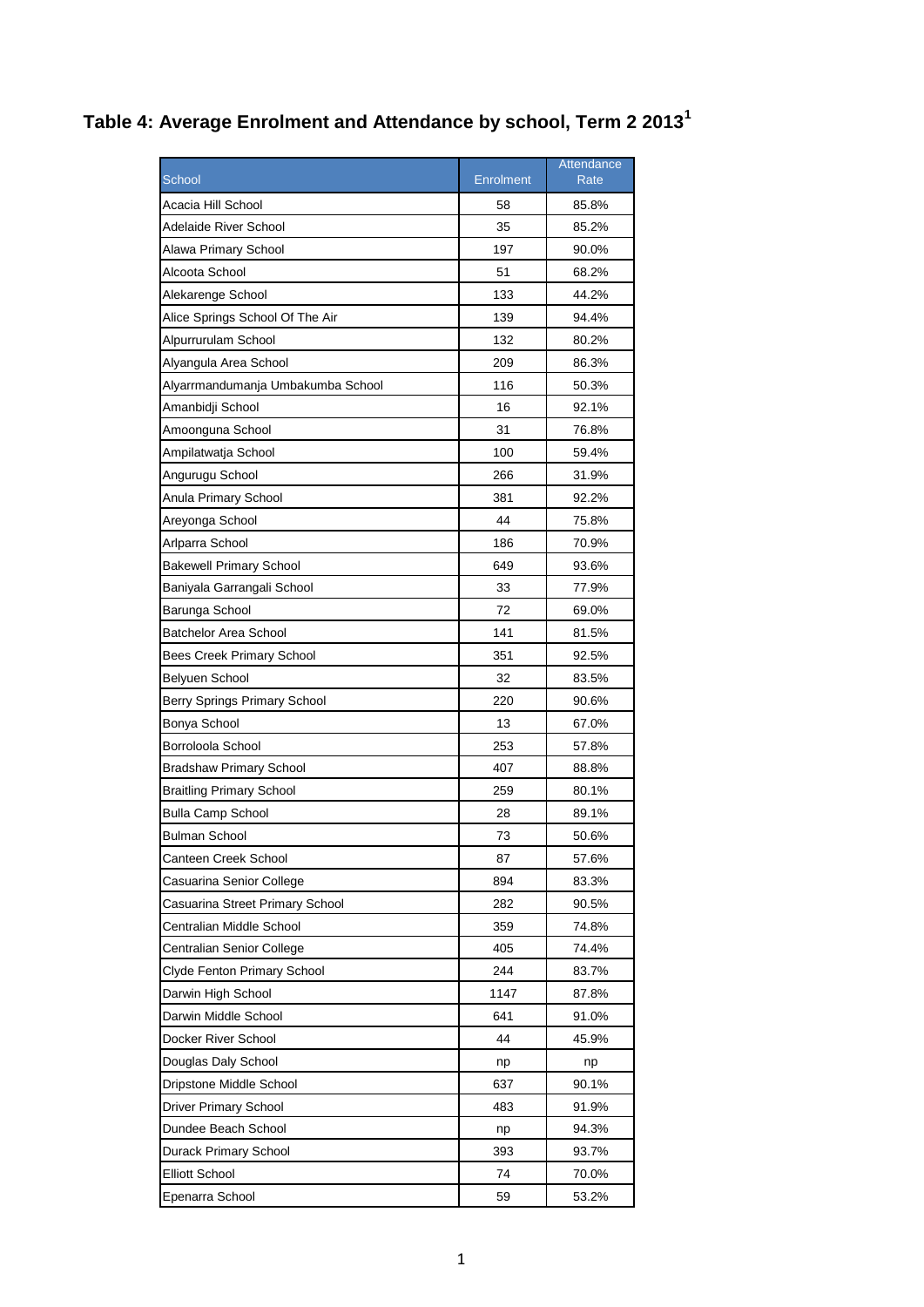|                                      |                  | Attendance  |
|--------------------------------------|------------------|-------------|
| School                               | <b>Enrolment</b> | <b>Rate</b> |
| Finke School                         | 37               | 53.6%       |
| Gapuwiyak School                     | 277              | 54.4%       |
| Gillen Primary School                | 292              | 86.6%       |
| Girraween Primary School             | 419              | 91.1%       |
| <b>Gray Primary School</b>           | 329              | 88.8%       |
| Gunbalanya School                    | 271              | 51.0%       |
| Haasts Bluff School                  | 36               | 69.3%       |
| Harts Range School                   | 96               | 65.5%       |
| <b>Henbury School</b>                | 90               | 89.0%       |
| <b>Howard Springs Primary School</b> | 252              | 89.5%       |
| Humpty Doo Primary School            | 396              | 91.7%       |
| Imanpa School                        | 25               | 62.5%       |
| Jabiru Area School                   | 285              | 77.6%       |
| Jilkminggan School                   | 112              | 62.9%       |
| Jingili Primary School               | 341              | 92.2%       |
| Kalkaringi School                    | 149              | 68.3%       |
| Karama Primary School                | 254              | 87.9%       |
| Katherine High School                | 613              | 71.9%       |
| Katherine School Of The Air          | 244              | 99.4%       |
| Katherine South Primary School       | 404              | 87.1%       |
| Kiana School                         | np               | np          |
| Kintore Street School                | 22               | 85.4%       |
| Lajamanu School                      | 225              | 48.7%       |
| Laramba School                       | 64               | 70.6%       |
| Larapinta Primary School             | 288              | 88.2%       |
| Larrakeyah Primary School            | 376              | 91.5%       |
| Leanyer Primary School               | 537              | 93.3%       |
| Ludmilla Primary School              | 142              | 85.8%       |
| MacFarlane Primary School            | 210              | 78.1%       |
| Malak Primary School                 | 283              | 88.3%       |
| Mamaruni School                      | 86               | 63.9%       |
| Maningrida School                    | 655              | 42.0%       |
| Manunda Terrace Primary School       | 213              | 88.1%       |
| Manyallaluk School                   | 22               | 70.3%       |
| Mataranka School                     | 50               | 89.0%       |
| Mbunghara School                     | np               | np          |
| Middle Point School                  | 24               | 89.5%       |
| Milikapiti School                    | 77               | 85.5%       |
|                                      | 269              |             |
| Milingimbi School                    |                  | 48.7%       |
| Millner Primary School               | 175              | 87.8%       |
| Milyakburra School                   | 35               | 57.2%       |
| Minyerri School                      | 198              | 76.8%       |
| Moil Primary School                  | 323              | 91.2%       |
| Moulden Primary School               | 412              | 83.4%       |
| Mount Allan School                   | 79               | 51.9%       |
| Mulga Bore School                    | 25               | 39.0%       |
| Murray Downs School                  | 42               | 77.5%       |
| Mutitjulu School                     | 35               | 64.0%       |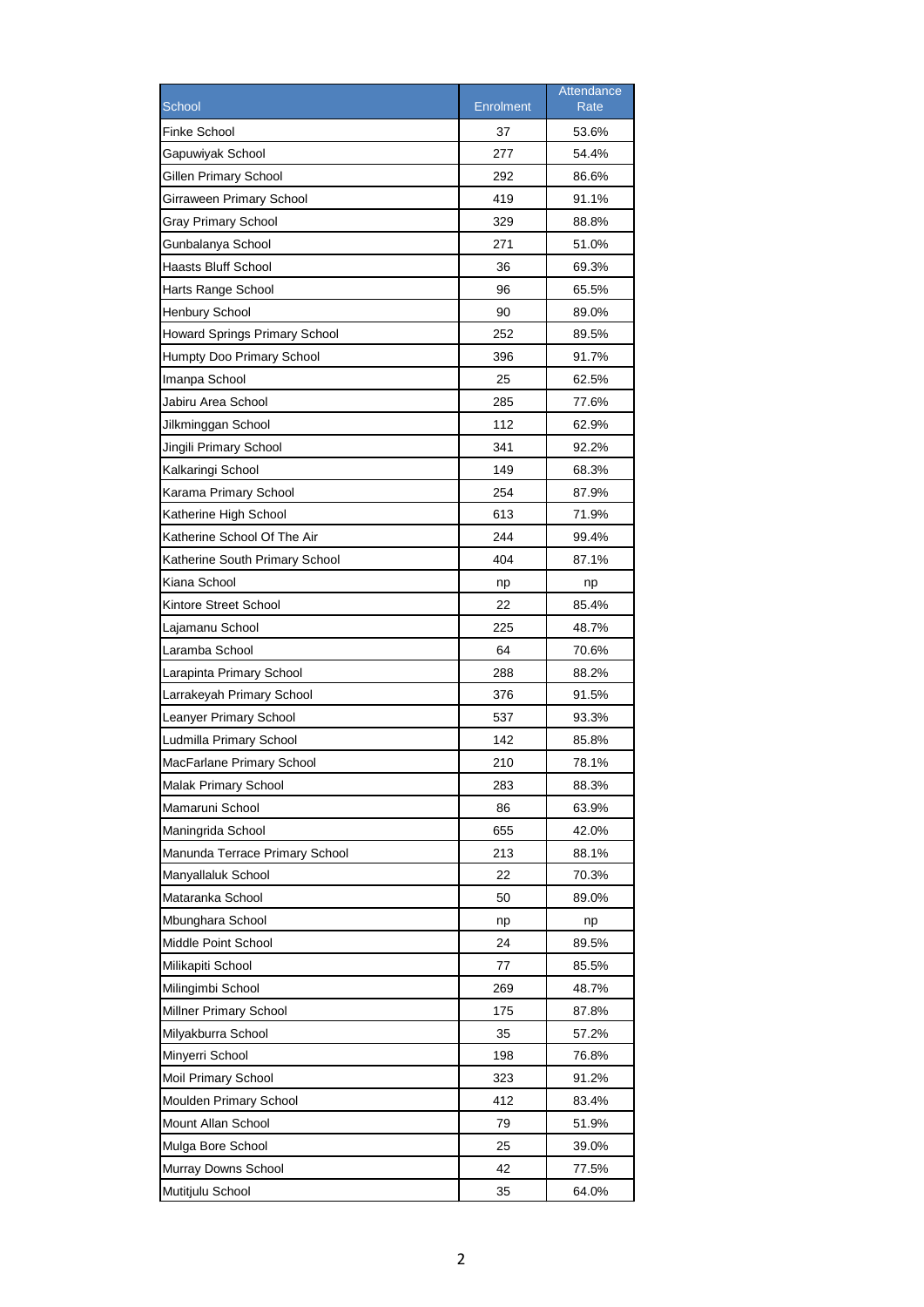|                                          |                  | Attendance  |
|------------------------------------------|------------------|-------------|
| School                                   | <b>Enrolment</b> | <b>Rate</b> |
| Nakara Primary School                    | 510              | 92.9%       |
| Nemarluk School                          | 141              | 89.1%       |
| <b>Neutral Junction School</b>           | 13               | 78.9%       |
| Newcastle Waters School                  | np               | np          |
| Nganambala School                        | 20               | 89.5%       |
| Nganmarriyanga School                    | 105              | 76.0%       |
| Ngukurr School                           | 308              | 57.1%       |
| Nhulunbuy High School                    | 239              | 86.2%       |
| Nhulunbuy Primary School                 | 542              | 89.7%       |
| Nightcliff Middle School                 | 236              | 91.1%       |
| <b>Nightcliff Primary School</b>         | 500              | 91.5%       |
| Northern Territory Open Education Centre | 532              | 100.0%      |
| Ntaria School                            | 170              | 61.2%       |
| Numbulwar School                         | 173              | 47.8%       |
| Nyirripi School                          | 43               | 51.7%       |
| <b>Palmerston Senior College</b>         | 499              | 78.6%       |
| Papunya School                           | 106              | 55.8%       |
| Parap Primary School                     | 509              | 93.1%       |
| Peppimenarti School                      | 43               | 86.0%       |
| Pigeon Hole School                       | 29               | 83.5%       |
| Pine Creek School                        | 59               | 73.3%       |
| Pularumpi School                         | 79               | 78.9%       |
| Ramingining School                       | 246              | 61.0%       |
| Robinson River School                    | 68               | 68.8%       |
| Rockhampton Downs School                 | 14               | 91.8%       |
| Rosebery Middle School                   | 656              | 84.5%       |
| Rosebery Primary School                  | 450              | 91.7%       |
| Ross Park Primary School                 | 454              | 93.2%       |
| Sadadeen Primary School                  | 201              | 75.0%       |
| Sanderson Middle School                  | 392              | 87.9%       |
| Shepherdson College                      | 654              | 39.6%       |
| <b>Stirling School</b>                   | 17               | 47.9%       |
| <b>Stuart Park Primary School</b>        | 557              | 92.9%       |
| Taminmin College                         | 1012             | 87.9%       |
| <b>Tennant Creek High School</b>         | 189              | 67.6%       |
| <b>Tennant Creek Primary School</b>      | 445              | 69.8%       |
| Timber Creek School                      | 62               | 85.5%       |
| <b>Tipperary Station School</b>          | np               | np          |
| Titjikala School                         | 24               | 62.8%       |
| <b>Tivendale School</b>                  | 38               | 100.0%      |
| Ti Tree School                           | 102              | 54.0%       |
| Urapunga School                          | 27               | 74.1%       |
| Wagaman Primary School                   | 311              | 90.4%       |
| Wallace Rockhole School                  | 17               | 64.7%       |
| Walungurru School                        | 72               | 65.1%       |
| Wanguri Primary School                   | 427              | 91.7%       |
| Warruwi School                           | 127              | 61.9%       |
| Watarrka School                          | np               | 75.0%       |